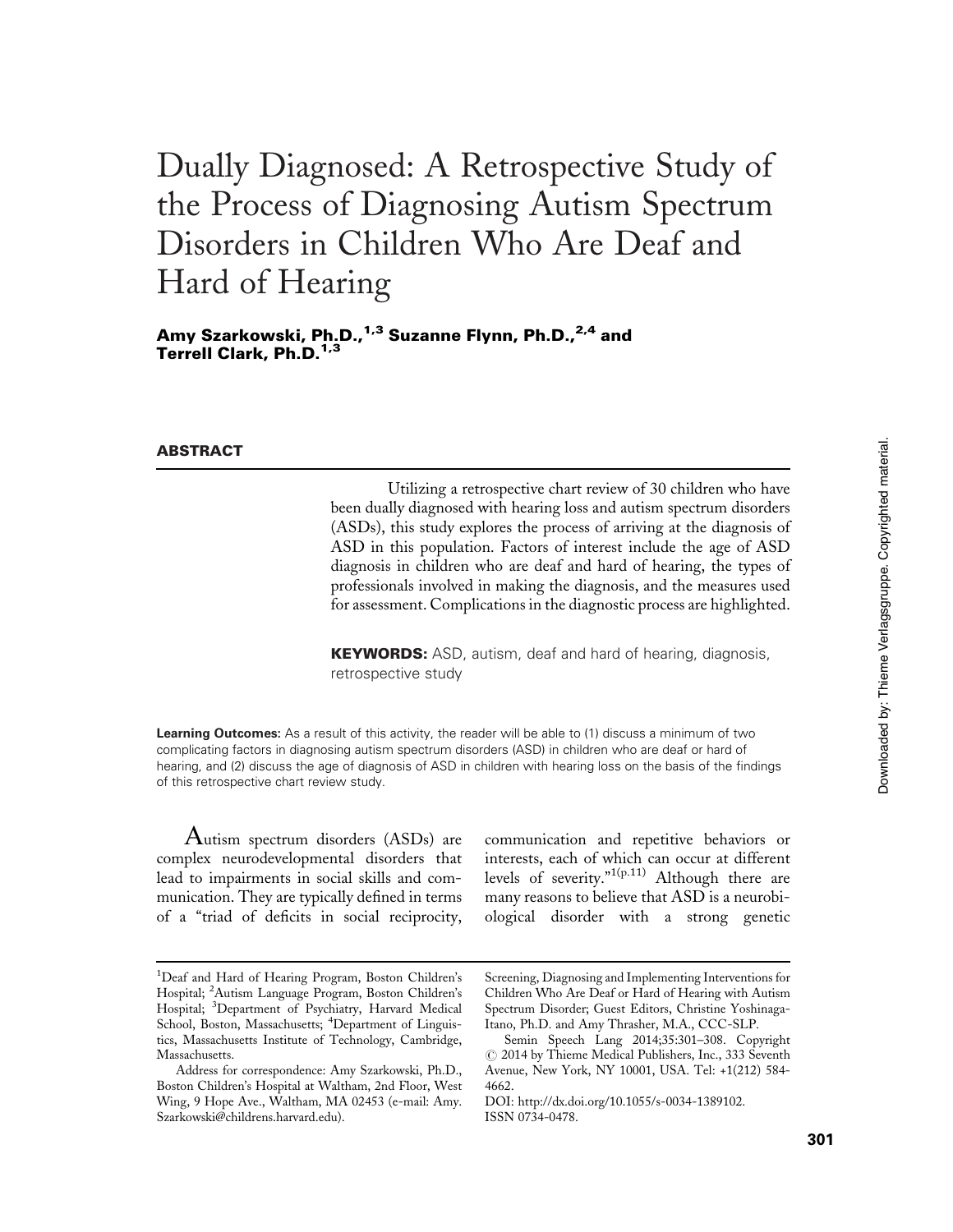component, a specific biological marker has not yet been found, leaving behavioral assessments as the only available means of diagnosis. In this context, precise diagnosis in young children is difficult due to "the considerable clinical variation and etiological heterogeneity of ASD."<sup>2</sup> Diagnostic decisions are further complicated by the high incidence of accompanying disorders (e.g., intellectual disability, seizure disorder, fragile X syndrome). $^{2}$ 

Currently, there is a dearth of information regarding the process of diagnosing ASD in children who are deaf or hard of hearing. The present study adds to the existing knowledge of the process of arriving at the diagnosis of ASD in this population based on a retrospective chart review of children who have been dually diagnosed.

# CURRENT PRACTICES IN DIAGNOSING ASD

#### Gold Standard

The current gold standard instruments used for the diagnosis of autism for research rely on clinical evaluation, Autism Diagnostic Interview (ADI-R) or Autism Diagnostic Observation Schedule (ADOS) in an effort to standardize phenotypic criteria across clinical sites.<sup>3</sup> Results of a recent extensive review of all current diagnostic tools found that ADI-R in combination with the ADOS have "the greatest evidence base and highest sensitivity and specificity."3(p.329) In clinical research studies, accuracy rates when utilizing the ADI-R and ADOS combination was 80.8%.<sup>3</sup>

However, the ADOS and ADI-R are lengthy assessments. There is a pressing need to develop a similar level of resources for costeffective and rapid phenotyping both for research purposes and clinical use.<sup>3</sup> These efforts continue especially in the light of the developments introduced by the *Diagnostic and Statis*tical Manual of Mental Disorders, Fifth Edition (DSM-5).4 Furthermore, best practices in ASD diagnosis indicate the need for a comprehensive evaluation with a multidisciplinary team, including a psychologist, neurologist, and a developmental pediatrician. Psychiatrists, speech therapists, and other professionals can also offer important insights in the diagnosis of children with ASD.

# Diagnosis of ASD in Special Populations

As challenging as a diagnosis of autism in an individual without accompanying disorders can be, such a diagnosis becomes extremely challenging in cases where a dual diagnosis of autism and another disorder is warranted. Often autistic-like behaviors are mistaken for behaviors resulting, for example, from loss of vision or hearing. If a child is first recognized as having a hearing or visual loss before having an autism diagnosis, some of the autism-related behaviors may be mistaken by parents and professionals as a consequence of that sensory loss alone.

Despite the challenges involved, researchers and clinicians have identified ASD in various special populations. For example, it was previously believed that Down syndrome and ASD could not coexist.<sup>5</sup> Parents were informed of their child's cognitive limitations and were informed that atypical behaviors that might arise were associated with Down syndrome, without further investigation into potential other contributing factors. Yet, it has been documented that the diagnosis of Down syndrome in combination with ASD "represents a distinctive set of aberrant behaviors marked by characteristic odd/bizarre stereotypic behavior, anxiety, and social withdrawal."3(p.87)

Another example would be Williams syndrome, a disorder noted for individuals with their high sociability and empathy for others.<sup>6,7</sup> As a hallmark of this syndrome, "individuals are typically fearless and engage eagerly and often impulsively in social interaction, even with strangers."<sup>8</sup> This characteristic often leads researchers and clinicians to a consideration of Williams syndrome as a type of "anti-autism"—essentially clinical opposites. Yet, such a theory does not hold up to scrutiny. The two disorders coexist more frequently than previously believed.<sup>9</sup>

## Confounds of ASD and Hearing Loss

The literature in the field of autism and hearing loss indicates that it is difficult to make a diagnosis of ASD in the presence of hearing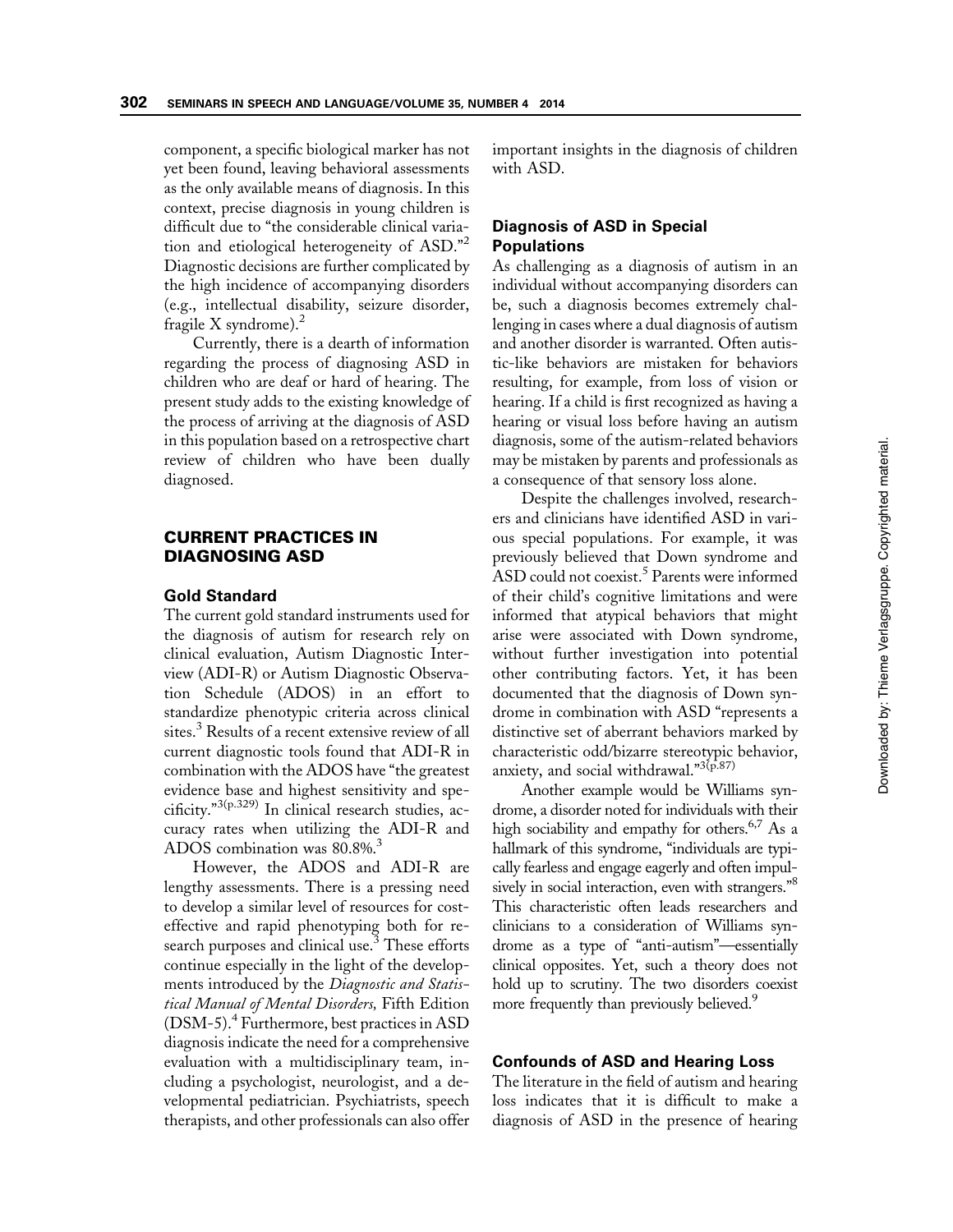loss. To date, the accumulated knowledge in this area regarding the process of diagnosis in this population has primarily been based on small case studies. Additional information has been derived from clinicians' conceptualization of the overlaps, similarities, and differences in the presentation of children with ASD, hearing loss, and combined  $ASD +$  hearing loss. Regarding the latter group, although this is a topic of increasing interest, relatively little is known at this time.

# THE PRESENT STUDY

This research involved a retrospective chart review of the medical records of children diagnosed as deaf or hard of hearing (bilateral; with any degree of hearing loss) and an ASD (now known as ASD, but documented in the medical records as PDD NOS (pervasive developmental disorder not otherwise specified), Asperger syndrome, or autism. This research was conducted at a large academic hospital for children. The records examined dated from 2005 to early 2014. The authors are clinician/researchers who have considerable experience with neurodevelopmental disorders in children. Two researchers have expertise in working with children who are deaf or hard of hearing; the other has expertise in working with individuals with ASD.

## METHODS

The present study utilized a retrospective chart review to explore the process of diagnosing ASD in children who are deaf or hard of hearing. Methodological considerations were implemented in conducting retrospective chart review studies incorporating current best practices for such studies.<sup>10,11</sup> Gearing and colleagues proposed nine steps be involved in acquiring the data for a retrospective chart review.<sup>11</sup> The steps taken in the present research are detailed below.

# Research Formulation

The following research questions and hypotheses drove this investigation:

- Hypothesis 1: If ASD is prevalent among children in the general population, then it should also be present in the population of children who are deaf or hard of hearing.
- Hypothesis 2: If, in the best of cases ASD is challenging to diagnose consistently and accurately in children with normal hearing by professionals trained in neurodevelopmental disorders,<sup>12</sup> then it is likely that diagnosing of ASD in children who are deaf or hard of hearing would be complicated further. We would expect that arriving at a diagnosis would be problematic and that the testing done would be incomplete.
- Hypothesis 3: If deafness or hearing loss in early childhood is a factor that can contribute to language delays, then we hypothesize that when language delays are present in young children who are deaf or hard of hearing, family members and professionals may attribute them to the child's hearing status (i.e., the hearing loss will be "blamed" for language delays), which could result in later diagnosis of ASD in children with hearing loss relative to hearing peers.

## LITERATURE REVIEW

The authors conducted an extensive review of the literature available on ASD and deafness and hearing loss. This is an area of investigation that has not yet been well established; thus, the research on this topic is rather limited.

#### PROPOSAL DEVELOPMENT AND ETHICS

The authors familiarized themselves with the health records, inspecting several charts, and examined where the information relevant to the present study could be found. They have worked with these records extensively, as well, in their roles as clinicians. This research was approved by the institutional review board of the hospital at which this project was completed.

## DEVELOP DATA ABSTRACTION INSTRUMENT AND GUIDELINES FOR ABSTRACTION

A record review protocol was developed, tested, revised, retested, and then utilized to gather data in a uniform and consistent manner. The authors established a coding strategy and discussed the variables to be captured.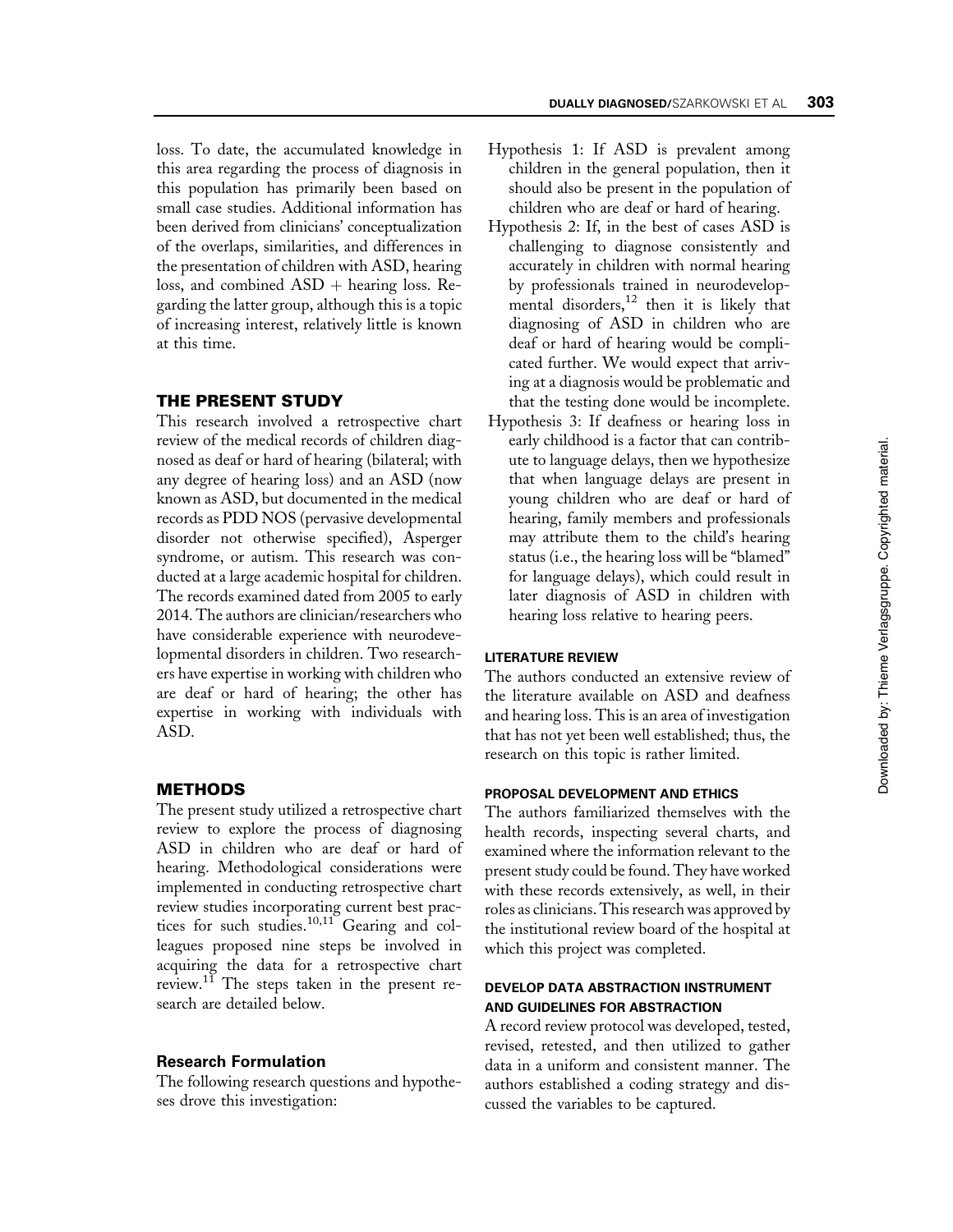#### PILOT STUDY

The researchers conducted a pilot study to determine the feasibility of the investigation. After a discussion of the findings from the pilot study, adjustments were made for the larger study.

#### DATA ABSTRACTION

The data were collected by the authors who, as noted above, have both research and clinical experience. The authors discussed conflicting or confusing information found in the medical charts and achieved consensus about how to capture information when questions arose.

#### **Participants**

Medical records were reviewed for 30 patients who had a dual diagnosis of sensorineural hearing loss and ASD. More than half (53%) of the children identified with ASD and hearing loss had been diagnosed at other facilities and were then referred to this academic medical center. Thus, the content of the medical records varied, depending on the extent to which earlier records could be accessed. A total of 10 additional records were examined yet not included in this analysis, as they lacked the minimum amount of information needed to be informative in this study. See Table 1 for demographic information of the participants.

Degree of hearing loss varied, and hearing status in each ear was often heterogeneous. Overall, however, the majority of patients had severe, severe to profound, or profound hearing loss. Significantly more boys than girls had been given the dual diagnosis. Communication modality also varied—roughly one-third of the parents described their children as users of a signed language (most often American Sign Language, but some reported "gestural communication");

|                               |                                                        | <b>Subjects Meeting</b><br>the Criteria |
|-------------------------------|--------------------------------------------------------|-----------------------------------------|
| Diagnosis Given               |                                                        |                                         |
|                               | Other facilities                                       | 53% (16)                                |
|                               | This facility (various departments)                    | 46.67% (14)                             |
| Gender                        |                                                        |                                         |
|                               | Male                                                   | 70% (21)                                |
|                               | Female                                                 | $30\%$ (9)                              |
| Degree of Hearing Loss        |                                                        |                                         |
|                               | Severe, severe-profound, profound                      | 70% (21)                                |
|                               | Mild-moderate, moderate                                | 26.67% (8)                              |
|                               | Variable                                               | $0.03\%$ (1)                            |
| <b>Communication Modality</b> |                                                        |                                         |
|                               | ASL or gestural communication (ASL not well developed) | 36.66% (11)                             |
|                               | Spoken language (English, Spanish, Portuguese, Greek)  | 33.33% (10)                             |
|                               | Combination $-$ ASL or gestural communication $+$      | $30\%$ (9)                              |
|                               | Spoken Language                                        |                                         |
| Hearing Status of Parents     |                                                        |                                         |
|                               | Deaf or hard of hearing                                | 33.33% (10)                             |
|                               | Hearing                                                | 66.67% (20)                             |
| Use of Assistive              |                                                        |                                         |
| <b>Listening Devices</b>      |                                                        |                                         |
|                               | Hearing aids*                                          | 36.66% (11)                             |
|                               | Cochlear implants*                                     | 33.33% (10)                             |
|                               | None                                                   | $30\%$ (9)                              |

Table 1 Demographic Information of Study Participants

Abbreviation: ASL, American Sign Language.

" Assistive listening devices have been used. Several these children do not use them consistently, show resistance to using them, or have stopped using them for periods of time or altogether. These data only show the number of children for whom hearing aids or cochlear implants have been utilized.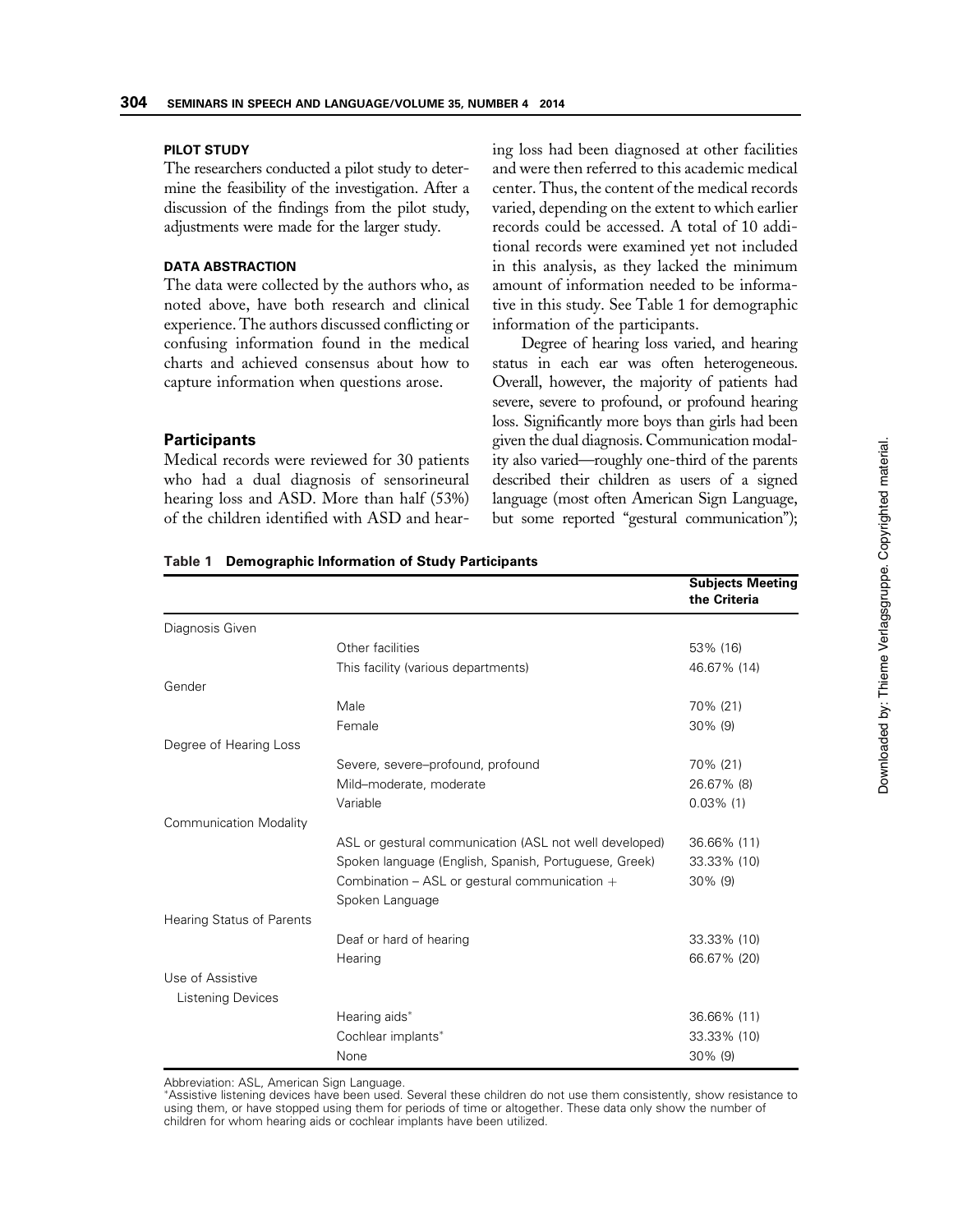one-third indicated that their children were oral communicators; and one-third reported that their children used spoken language in combination with signs. Of the 30 children who were dually diagnosed, 33% had at least one deaf parent. Use of assistive listening devices by this group of children was common, with 70% reported using of hearing aids or cochlear implants to access auditory information.

Many of the children dually diagnosed with ASD and deafness or hearing loss were also found to have additional medical, behavioral, or psychiatric diagnoses. Although level of intelligence was not documented for many of the subjects, when cognitive testing results were found in the medical record, intellectual abilities in this group tended to be reduced relative to the general population.

## RESULTS

Consistent with hypothesis 1, we found that ASD is represented in the deaf and hard of hearing population. Hypothesis 2 predicted that the diagnosis of ASD in this population would be complicated, that arriving at the diagnosis would be challenging, and that the process (and the records documenting that process) would be incomplete. This hypothesis was supported. Furthermore, hypothesis 3 proposed that the diagnosis of ASD in children with hearing loss would be complicated by the misattribution of symptoms to the hearing loss, resulting in later diagnosis of ASD than is typical in the general population $^{13}$ ; this hypothesis, too, was supported.

Several interesting facts and themes emerged from the review of the records. This information adds to the understanding of the process of arriving at a diagnosis of ASD in children with an identified hearing loss.

## Parent Driven

Medical records indicated that many of the professionals involved in the early care of the patients documented being perplexed by the overall presentation of the child. These care professionals often described features consistent with the diagnosis of ASD in their clinical notes, yet did not document taking the steps necessary to arrive at a diagnosis of the condition. For a

surprising number of children (60%), the parents/caregivers sought numerous opinions and arranged for additional consultations with professionals to arrive at a diagnosis of ASD. Based on review of the clinical record, it was apparent that many professionals were hesitant to use the ASD label. It was also clear from the records that, in many cases, the parents were aware that the child had features of ASD and were seeking confirmation from professionals. Consistent with the literature, $14$  we found that parents' initial concerns frequently centered on communication. Communication delays and idiosyncrasies were often attributed, by parents and professionals alike, to the hearing loss and resultant inconsistent or lack of access to auditory information. Many parents, however, come to perceive the communication challenges, in combination with behavioral manifestations, as beyond what could be attributed to hearing status alone, and sought confirmation of their suspicions/concerns for their children.

### Later Diagnosis

The average age of diagnosis of ASD in children with typical hearing is just over 3 years. $^{13}$ In this clinical sample of 30 children with hearing loss who were diagnosed with ASD, the average age of the preliminary diagnosis was 4.5 years. In nearly all cases, a confirmatory diagnosis was given after a working diagnosis of ASD had been in place for some time. The average age at which a formal diagnosis of ASD was given was 6 years, 4 months (over the 9 year span from which charts were reviewed).

In recent years (charts from 2011 to 2014), several children were diagnosed at younger ages. In this subset, four of the children who were deaf and were diagnosed earlier (i.e., before 3 years of age) had older siblings who had already been diagnosed with ASD. It is known that when older siblings have been diagnosed with ASD, younger siblings are more likely to be diagnosed at earlier ages. $11,15$  Additionally, one of the children was diagnosed with ASD significantly later in life, at age 18. In this particular case, diagnosis was impacted by the severity of the individual's medical complications. Excluding these five individuals from the analysis, the average age of initial diagnosis was 4.8 years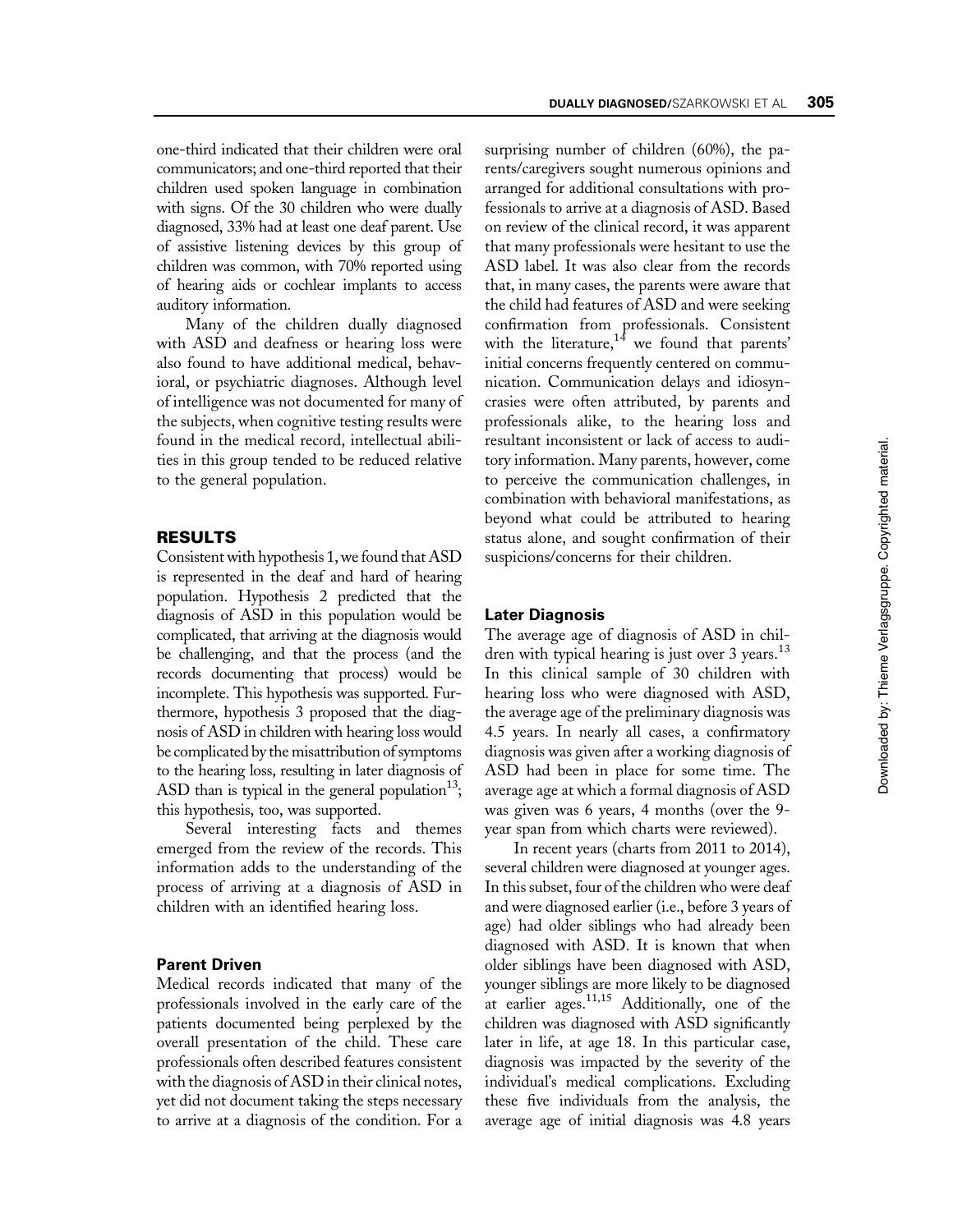and the mean for confirmatory diagnosis was 6.25 years for the population reviewed.

Of course, it is not possible to ascertain whether earlier diagnosis in recent years is solely attributable to sibling status and is therefore an anomaly or if perhaps earlier diagnosis may be an emerging trend. As will be discussed, a central recommendation of this article is the need for early dual diagnosis for this population. See Table 2 for details.

# Diagnosis Given by a Variety of Professionals

The initial diagnosis of ASD and the subsequent confirmation of ASD were completed by professionals from a variety of backgrounds. Often, the initial diagnosis or suspicions of a diagnosis were raised by people outside of a medical setting, whereas confirmatory diagnosis was more often achieved by professionals in the hospital for this sample. The professionals credited with diagnosing ASD are listed here as they were reported by the parents of the children in this study. In some cases, the diagnostician was unknown because the medical record indicated that the child "had been diagnosed" and no further information about who had given the diagnosis nor how it had been determined was available. Table 3 provides details.

# Ineffectiveness of Assessment Using Current Measures—Diagnosis by Observation

At present, the gold standard for diagnosis of ASD for research purposes is administration of

Table 2 Age of Diagnosis of Autism Spectrum Disorder in Children Who are Deaf and Hard of **Hearing** 

|                                            | Age                       |             |               |             |
|--------------------------------------------|---------------------------|-------------|---------------|-------------|
|                                            | Range                     | Mean<br>(y) | Median<br>(v) | Mode<br>(y) |
| Initial or<br>provisional<br>diagnosis     | $16 \text{ mo}$<br>$-18v$ | 45          | 3.6           | 3.6         |
| Subsequent or<br>confirmatory<br>diagnosis | $22 \text{ mo}$<br>$-18v$ | 6.35        | 5             | 5.6         |

| Table 3 Professionals Credited with       |  |  |  |
|-------------------------------------------|--|--|--|
| Diagnosing Autism Spectrum Disorder in    |  |  |  |
| Children Who Are Deaf and Hard of Hearing |  |  |  |

|                             | Percentage<br>involved in<br>diagnosing* |
|-----------------------------|------------------------------------------|
| Developmental pediatrician/ | 23.3% (7)                                |
| developmental medicine      |                                          |
| Psychiatrist                | $20.0\%$ (6)                             |
| Neurologist                 | $20.0\%$ (6)                             |
| Psychologist                | 16.6% (5)                                |
| Pediatrician                | $10.0\%$ (3)                             |
| Neuropsychologist           | $03.3\%$ (1)                             |
| School psychologist         | $03.3\%$ (1)                             |
| Early intervention service  | $03.3\%$ (1)                             |
| provider                    |                                          |
| Unknown                     | 10.0% (3)                                |

" Percentage exceeds 100% because some children were assessed by multi-disciplinary teams consisting of more than one professional.

the ADOS in combination with the ADI-R (see discussion in Lee et al).<sup>3</sup> It is important to note that, clinically, this standard is often not achieved. Although many clinical teams recognize and appreciate the value of input from standardized measures of ASD, administration can be time-consuming and expensive. In practice, the diagnosis of ASD is often dependent upon formally administered diagnostic measures; clinical observation in combination with parental support tend to be crucial in determining the diagnosis.16

In this sample of children with hearing loss, diagnosis of ASD was made largely on the basis of clinical presentation. The ADOS was attempted with two of the children; the ADI-R was used in two different instances. Although occasionally efforts were made to use these measures, professionals documented that utilization of these measures was not deemed to be relevant or valid for these patients. Particularly in light of communication challenges, administration of ASD diagnostic measures was perceived as unreliable. The most frequently used means of arriving at an ASD diagnosis included nonstandardized observation of the child in combination with parent interview; this occurred in the vast majority of the cases. Several other measures were used in the process of diagnosing ASD. These are highlighted in Table 4.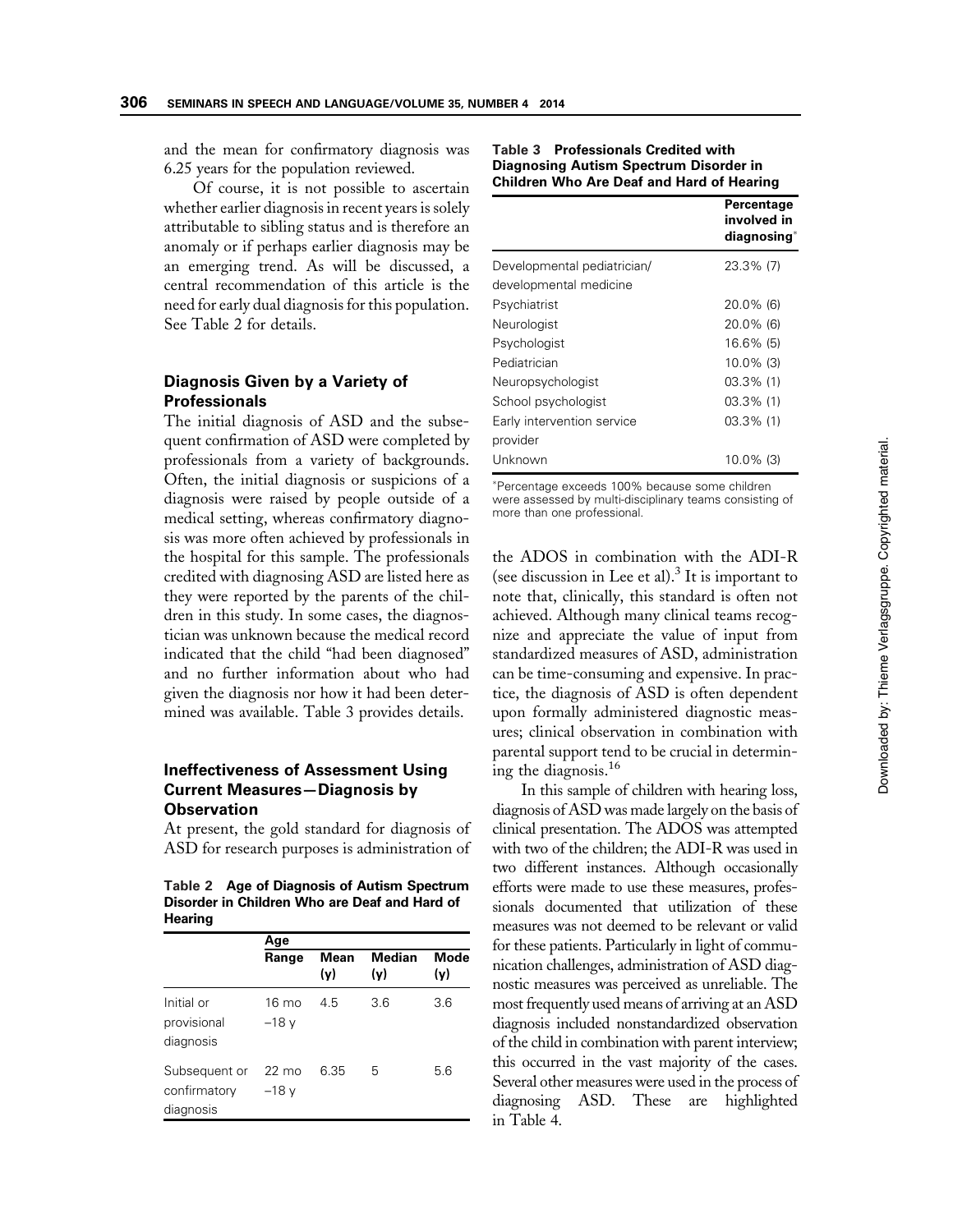| Observation $+$ parent report            | Bayley Scales of Infant and Toddler Development,<br>2nd edition |
|------------------------------------------|-----------------------------------------------------------------|
| Autism Diagnostic Observation Schedule   | Brain Electrical Activity Mapping (BEAM study)                  |
| Autism Diagnostic Interview-Revised      | Vineland Adaptive Behavior Scale, 2nd edition (Vineland-II)     |
| Behavior Assessment System for Children, | Clinical Evaluation of Language Fundamentals,                   |
| 2nd edition                              | 4th edition-Pragmatics Profile                                  |
| Scales of Independent Behavior-Revised   | Social Skill Rating System                                      |
| <b>Childhood Autism Rating Scale</b>     | Neuropsychological Battery                                      |

Table 4 Diagnostic Tools Used in the Diagnosis of Autism Spectrum Disorder in Children Who Are Deaf or Hard of Hearing

## **DISCUSSION**

For professionals already working with children who are deaf or hard of hearing or involved in diagnosing ASD, we urge greater awareness of the possibility of the dual diagnosis. Results, as noted previously, indicated individual differences on the part of professionals with respect to comfort in giving the dual diagnosis. It will also be important that clinicians understand the ways in which ASD presents in children who are deaf or hard of hearing in order to understand the intricacies of the dual diagnosis. This in turn suggests that additional training may be warranted on the part of diagnosticians.

The most frequent diagnosis in this clinical sample was PDD NOS. It seems that PDD NOS was often used as a cautionary hedge. Diagnosticians documented being hesitant to label autism with certainty and regularly indicated that the diagnosis should be considered provisional or speculative. Under DSM-5, such a diagnosis will become problematic.

The special nature of the dual diagnosis puts children at risk with respect to decreased language access (visual or spoken), which is essential for advancement across numerous domains, including not only linguistic development, but also cognitive, social, and behavioral development.

Naturally, the later the diagnosis, the later the interventions and supports are put into place. This has myriad consequences, including lost opportunities for building a solid language foundation and reduced chances for building constructive, positive, social connections, as well as generally reduced cognitive development and increased behavioral manifestations. Earlier diagnosis can help to reduce these risks.

Optimal treatments for children with this dual diagnosis are not simply the union of standard practices in supports offered by either condition. Rather, the diagnoses demand that treatment approaches be tailored and, perhaps, call for the development of unique treatment protocols.

### Limitations of the Research

There are several limitations to the present research. Due to the relatively low incidence of this dual diagnosis, the sample size is limited. The inclusion of additional research participants would yield more robust findings. The study was further limited by the variable information found in the medical records; some records were incomplete. Particularly when patients had transferred care from other hospitals to this site, information about what happened early in each child's life was often not as comprehensive as desired. In several of the records, warning signs of ASD were documented. Then, at a future date, the records indicated that the child had been diagnosed on the spectrum. It was not always clear from the medical record precisely when the diagnosis of ASD had been given; in some cases, there was not documentation available to show which professional(s) had labeled the child nor what instruments they used to arrive at the diagnosis.

# Future Directions

As documented elsewhere (see Mood and Shield, in this issue), $17$  currently available assessment instruments do not adequately capture ASD in this population. The present study